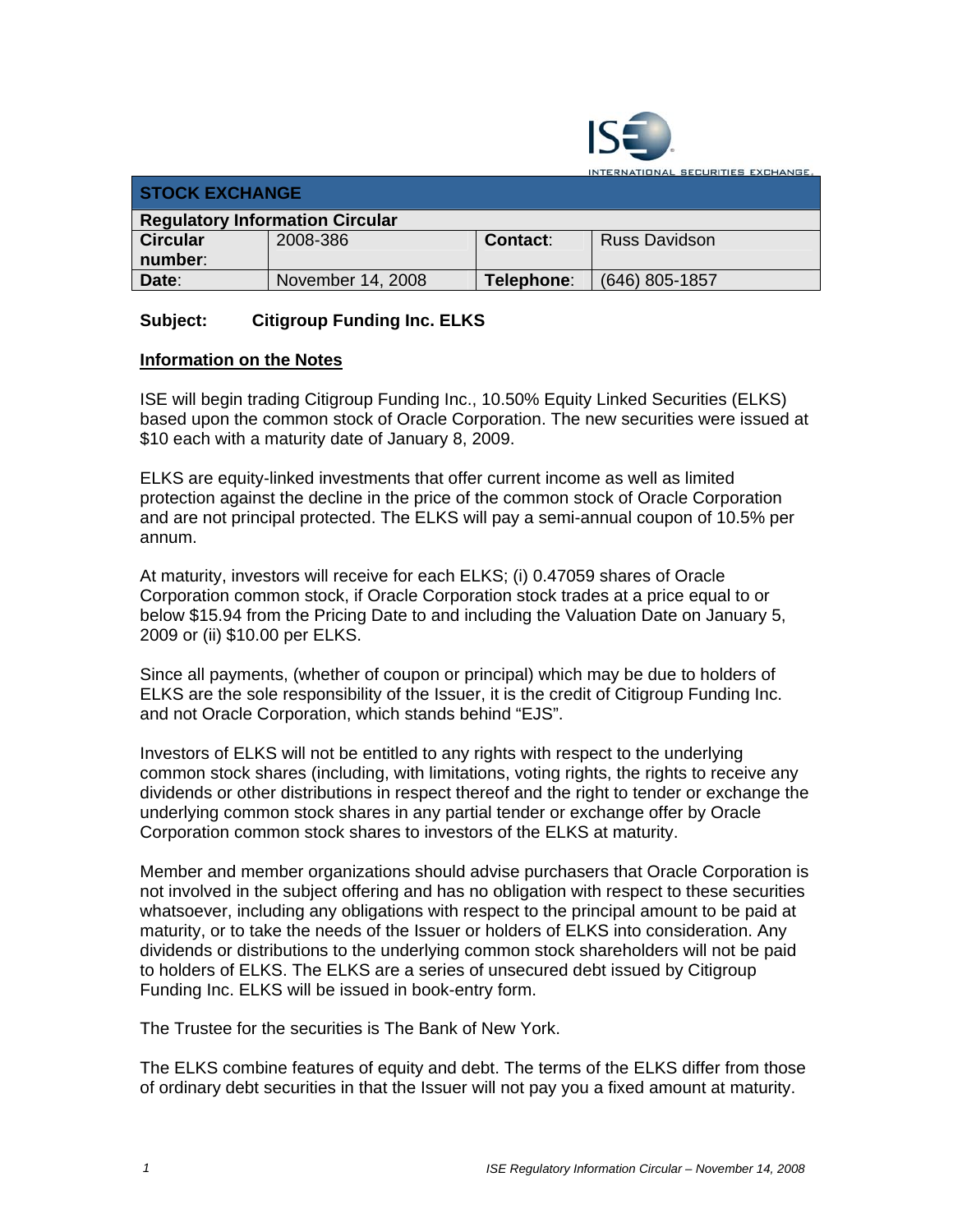Several factors, many of which are beyond our control, will influence the value of the ELKS. One can expect that generally the market price of the underlying common stock shares on any day will affect the value of the ELKS more than any other single factor. Other factors that may influence the value of the ELKS include: supply and demand for the ELKSSM, volatility of the underlying stock, interest rates, economic, financial, political and regulatory or judicial events. In addition, the time remaining to maturity and the credit worthiness of Citigroup Funding Inc. may influence the pricing of the ELKS.

Contact your Tax Advisor for information concerning taxation.

Trading in the shares on ISE is on a UTP basis and is subject to ISE equity trading rules. The shares will trade from 8:00 a.m. until 5:00 p.m. Eastern Time. Equity Electronic Access Members ("Equity EAMs") trading the shares during the Extended Market Sessions are exposed to the risk of the lack of the calculation or dissemination of underlying index value or intraday indicative value ("IIV"). For certain derivative securities products, an updated underlying index value or IIV may not be calculated or publicly disseminated in the Extended Market hours. Since the underlying index value and IIV are not calculated or widely disseminated during Extended Market hours, an investor who is unable to calculate implied values for certain derivative securities products during Extended Market hours may be at a disadvantage to market professionals.

Equity EAMs also should review NASD Notice to Members 03-71 for guidance on trading these products. The Notice reminds members of their obligations to: (1) conduct adequate due diligence to understand the features of the product; (2) perform a reasonable-basis suitability analysis; (3) perform customer-specific suitability analysis in connection with any recommended transactions; (4) provide a balanced disclosure of both the risks and rewards associated with the particular product, especially when selling to retail investors; (5) implement appropriate internal controls; and (6) train registered persons regarding the features, risk and suitability of these products.

**This Regulatory Information Circular is not a statutory Prospectus. Equity EAMs should consult the Trust's Registration Statement, SAI, Prospectus and the Fund's website for relevant information.**